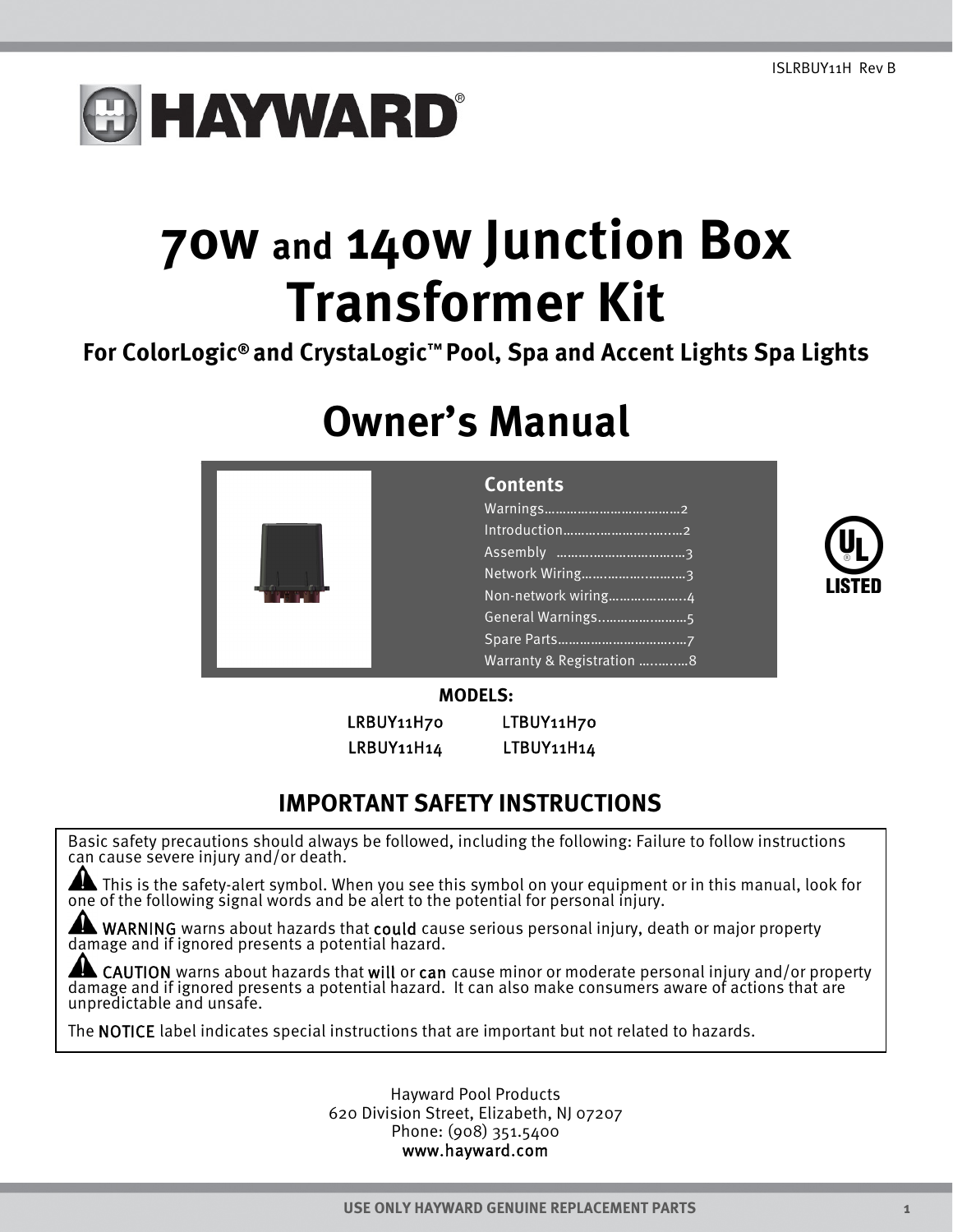



 WARNING – Read, understand, and follow all instructions in this owner's manual and on the equipment. Failure to follow instructions can cause severe injury and/or death.



WARNING – Risk of Electric Shock. All electrical wiring MUST be in conformance with applicable local codes, regulations, and the National Electric Code (NEC). Hazardous voltage can shock, burn, and cause death or serious property damage. To reduce the risk of electric shock, do NOT use an extension cord to connect unit to electric supply. Provide a properly located electrical receptacle. Before working on any electrical equipment, turn off power supply to the equipment. To reduce the risk of electric shock replace damaged wiring immediately. Locate conduit to prevent abuse from lawn mowers, hedge trimmers and other equipment. Do NOT ground to a gas supply line.

WARNING – Risk of Electric Shock. Networked ColorLogic Lights and related electrical connections are receiving electrical power at all times even when the lights are off! Hazardous voltage can shock, burn, and cause death or serious property damage. To reduce the risk of electric shock Turn off power at main breaker before servicing ColorLogic lights.

Notice:- This product should be installed and serviced only by a qualified professional.

ATTENTION INSTALLER –THIS MANUAL CONTAINS IMPORTANT INFORMATION ABOUT THE INSTALLATION, OPERATION, AND SAFE USE OF THIS PRODUCT. THIS MANUAL SHOULD BE FURNISHED TO THE END USER.

### **Introduction**

The Hayward Junction Box Transformer Kits LRBUY11H70, and LRBUY11H14 are for use when retrofitting an existing Hayward series LJBUY00PP1 Junction Box for use with Hayward Universal ColorLogic® and CrystaLogic™ pool, spa, and accent lights. The assemblies consist of a cover, and one or two class 2 swimming pool power units. Each light requires one Hayward transformer. The LRBUY11H14 can support 2 lights.

LTBUY11H70 and LTBUY11H14 Hayward Junction Box Transformer Kits are for new installations. The assemblies consist of a cover, base and one or two class 2 swimming pool power units. Each light requires one Hayward transformer. The LTBUY11H14 can support 2 lights.

For Metal Conduit Installation, please purchase adapter kit LJADAPTMM1.

Junction Box transformer kits are compatible with Hayward Universal ColorLogic® and CrystaLogic™ pool, spa, and accent lights:

| LPCUS11XXX | LPCUN11XXX | LSCUS11XXX |  |  |
|------------|------------|------------|--|--|
| LSCUN11XXX | LSLUS11XXX | LPLUS11XXX |  |  |
| LPWUSXXX   | LACUSXXX   | LYCUSXXX   |  |  |
| LACUNXXX   | LYCUNXXX   |            |  |  |

### **Transformer and Wiring**

The transformers are designed to fit on the junction box base and within the cover. There are wiring compartments above and below the transformer platform.



Note: Lever action terminal blocks are provided to aid in the installation. Open the levers all the way before inserting the wires. Close the levers to lock the wires in place.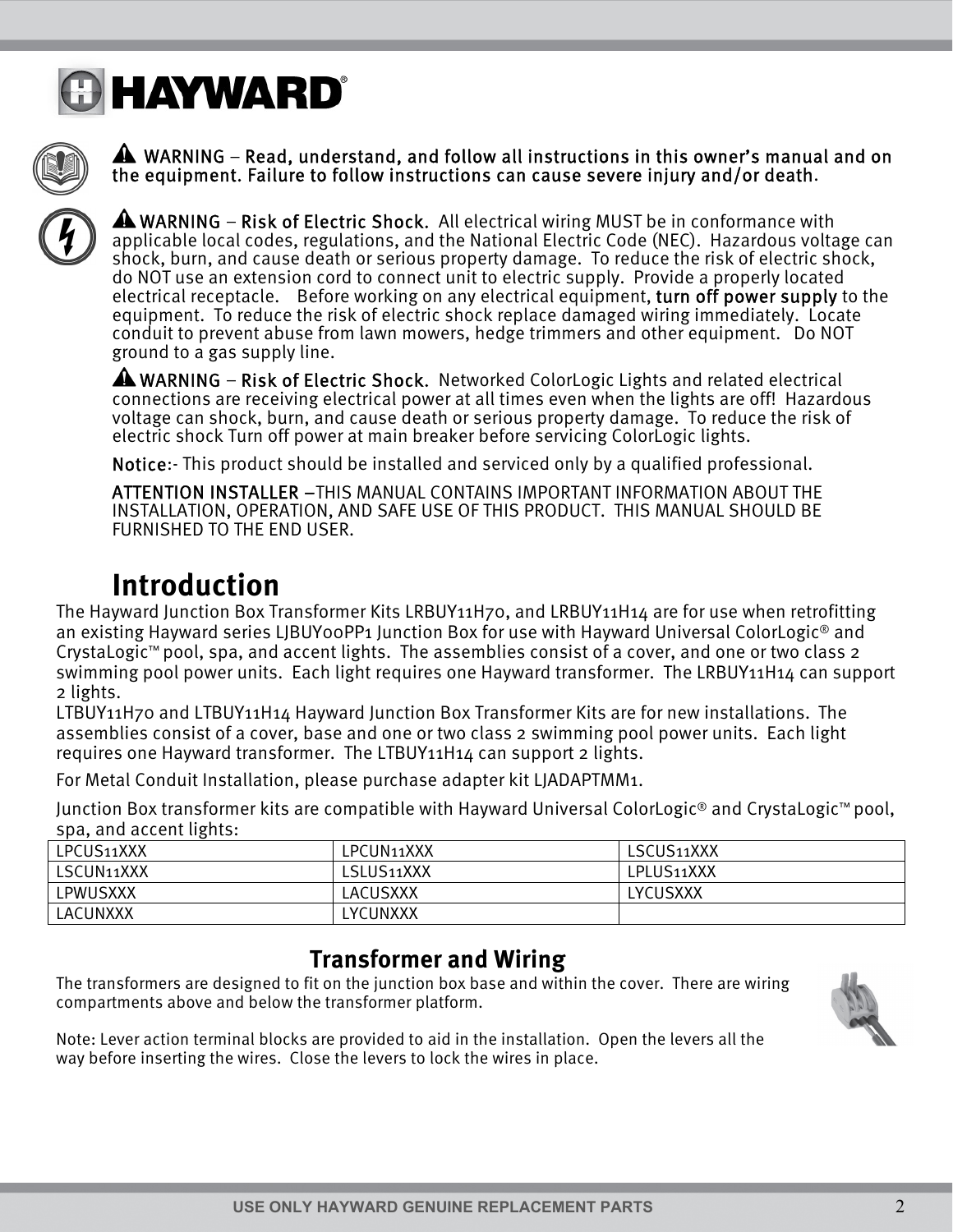# **A HAYWARD**®

### **ASSEMBLY INSTRUCTIONS**

To assure the assembly is water tight; the kits must be installed per the following instructions. Following the instructions will assure the assemblies meet UL 1241 "Junction Boxes for Swimming Pool Luminaries". See illustration on Page 7

- WARNING Risk of Electric Shock. Hazardous voltage can shock, burn, and cause death or serious property damage. Before working on any electrical equipment, turn off power supply to the equipment.
- A WARNING Risk of Electric Shock. Hazardous voltage can shock, burn, and cause death or serious property damage. Networked ColorLogic Lights and related electrical connections are receiving electrical power at all times, even when off. To reduce the risk of electric shock, turn off power supply at the main breaker before servicing ColorLogic lights.
- 1) If this is an existing installation with a Hayward LJBUY00PP1 junction box, remove the four screws and the cover. The original cover can be discarded.
- 2) For new installations the base has three 1" Conduit connections. Polymer conduit must be cemented to the base. Water tight connections are required. The Base should be a minimum of 12" above the pool surface. If required cement the 3/4" x 1" bushings into place. A recommended epoxy is Oatey® clear primer and clear medium cement for PVC and CPVC. Connect the conduit from the pool niche to the either outside hole. Additional mechanical support of the base is required by NEC code. The base has two  $5/8$ " diameter bosses that will accept  $\frac{1}{2}$ " copper rigid tubing or 5/8" rod. At least one rod must be supported in the ground and properly located to go into one of the bosses. (See illustration)
- 3) Install the Light in the niche. Pull the light cord through the conduit. Install the Strain relief bushing over the cable. NOTE: The strain relief SP0680K is designed for 16 gauge 3 conductor STW cord and 12 gauge 2 conductor SJTW cord. The package includes two plastic sleeves to secure 14 gauge 2 conductor wire SJTW cord. These sleeves are to be used over the light's wire and into the rubber strain relief.
- 4) Place the washer, small side up, over the cord and onto the rubber strain relief. Install the Locking nut, screw clockwise, to fully tighten on the base.
- 5) For metallic niches, a bonding wire is required from the niche to the Junction Box. This bonding wire must comply with local codes (No. 8 or 6 AWG). It is to be secured to one of the holes in the ground strip on the inside of the junction box base.
- 6) Run electrical cable through the conduit per NEC code, and applicable local codes from the power source to the Junction Box. The design is for center hole power installation.
- 7) Connect the green ground lead from the power source to the ground terminal strip in the junction box.
- 8) If no additional conduits are to be installed in the base, seal by cementing, the unused hole with the plug provided.
- 9) Connect the junction box to the Bonding grid utilizing the provided bonding lug, as required by paragraph 680.26 of the NEC.
- 10) Assemble the electrical connections per the following pages.
- 11) Make sure a gasket is in place. If the original gasket is in good shape it can be used, or use the replacement gasket.
- 12) The Hayward cover is held on by four screws through the four holes in the cover, and through the base. The screw to nut should be torqued to 19 inch\*pounds.

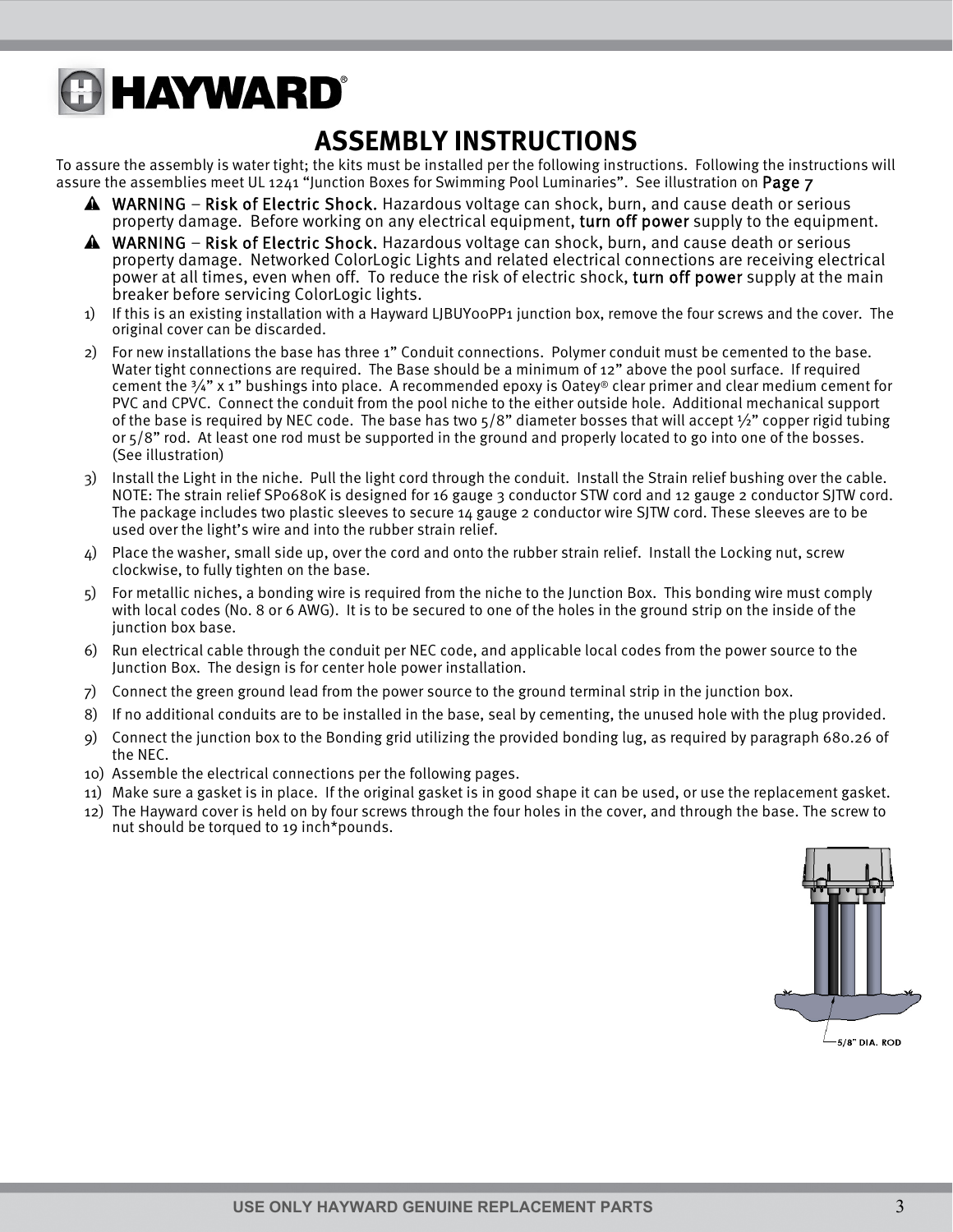

WARNING – Risk of Electric Shock. Hazardous voltage can shock, burn, and cause death or serious property damage. To reduce the risk of electric shock all unused openings in the junction box base must be closed with acceptable plugs.

#### **Wiring Networked Universal ColorLogic Lights**

If networked communications between a Hayward Pro Logic controller and Universal ColorLogic light will be employed, a Coupler, Hayward LKBUN1000, must first be installed.

Refer to the Coupler's manual for detailed installation instructions.

Be sure that the high voltage and low volt connections are separated as shown in the diagram at the right (high voltage connections underneath the transformer housing, low voltage connections above).

On the input side, the LKBUN1000's black and white wires are connected in parallel with the 120V input wires and the transformer's black and white primary wires. On the output side, the LKBUN1000's orange wires are connected in parallel with the transformer's yellow wires and the yellow leads from the Universal ColorLogic light.

NOTE: The illustration above may not be the same entry conduit for the high voltage line as encountered in the field. Wiring for two transformers may be required.



### **Wiring Non-Networked Universal ColorLogic Lights**

Be sure that the high voltage and low volt connections are separated as shown in the diagram below (high voltage connections underneath the transformer housing, low voltage connections above).

On the input side, the black and white 120V input wires connect to the transformer's black and white primary wires.

On the output side, the transformer's yellow wires are connected to the yellow leads from the Universal ColorLogic/CrystaLogic light.

NOTE: The illustration below may not be the same entry conduit for the high voltage line as encountered in the field. Wiring for two transformers may be required.

NOTE: After wiring, the cover must be securely fastened to the junction box with four  $(4)$  screws and nuts.

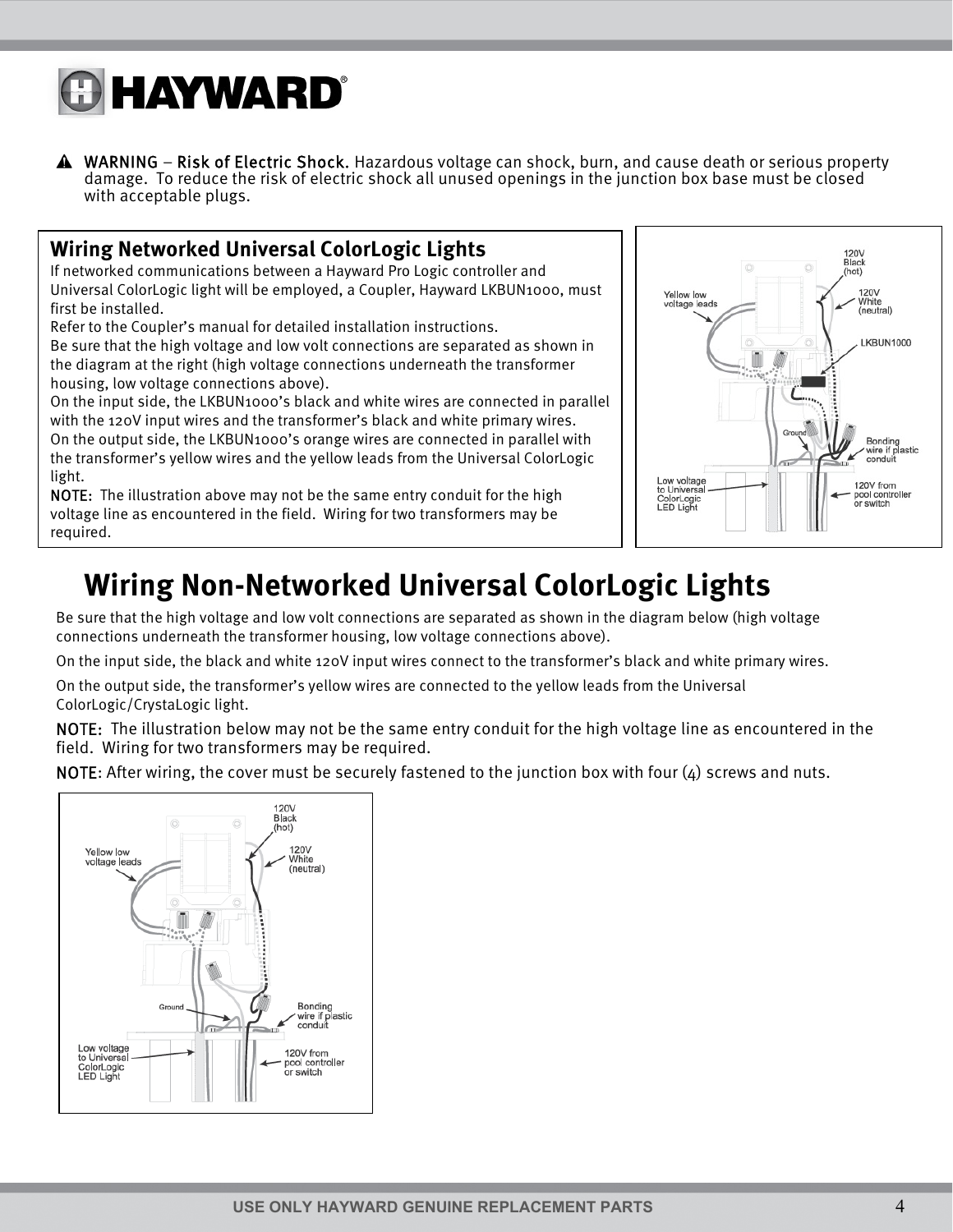



#### A WARNING - Read and follow all instructions in this owner's manual and on the equipment. Failure to follow instructions can cause severe injury and/or death.

#### A WARNING - Suction Entrapment Hazard.

Suction in suction outlets and/or suction outlet covers which are, damaged, broken, cracked, missing, or unsecured can cause severe injury and/or death due to the following entrapment hazards:

Hair Entrapment- Hair can become entangled in suction outlet cover.

Limb Entrapment-A limb inserted into an opening of a suction outlet sump or suction outlet cover that is damaged, broken, cracked, missing, or not securely attached can result in a mechanical bind or swelling of the limb.

Body Suction Entrapment- A negative pressure applied to a large portion of the body or limbs can result in an entrapment. Evisceration/ Disembowelment - A negative pressure applied directly to the intestines through an unprotected suction outlet sump or suction outlet cover which is, damaged, broken, cracked, missing, or unsecured can result in evisceration/ disembowelment.

Mechanical Entrapment- There is potential for jewelry, swimsuit, hair decorations, finger, toe or knuckle to be caught in an opening of a suction outlet cover resulting in mechanical entrapment.

#### AN WARNING - To Reduce the risk of Entrapment Hazards:



- o When outlets are small enough to be blocked by a person, a minimum of two functioning suction outlets per pump must be installed. Suction outlets in the same plane (i.e. floor or wall), must be installed a minimum of three feet (3') [1 meter] apart, as measured from near point to near point.
- o Dual suction fittings shall be placed in such locations and distances to avoid "dual blockage" by a user.
- o Dual suction fittings shall not be located on seating areas or on the backrest for such seating areas.
- o The maximum system flow rate shall not exceed the flow rating of as listed on Table 1.
- o Never use Pool or Spa if any suction outlet component is damaged, broken, cracked, missing, or not securely attached.
- o Replace damaged, broken, cracked, missing, or not securely attached suction outlet components immediately.
- o In addition two or more suction outlets per pump installed in accordance with latest ASME, APSP Standards and CPSC guidelines, follow all National, State, and Local codes applicable.
- o Installation of a vacuum release or vent system, which relieves entrapping suction, is recommended.

 $\blacktriangle$  WARNING  $-$  Failure to remove pressure test plugs and/or plugs used in winterization of the pool/spa from the suction outlets can result in an increase potential for suction entrapment as described above.

AL WARNING – Failure to keep suction outlet components clear of debris, such as leaves, dirt, hair, paper and other material can result in an increase potential for suction entrapment as described above.

AN WARNING – Suction outlet components have a finite life, the cover/grate should be inspected frequently and replaced at least every ten years or if found to be damaged, broken, cracked, missing, or not securely attached.

4 CAUTION – Components such as the filtration system, pumps and heater must be positioned so as to prevent their being used as means of access to the pool by young children. To reduce risk of injury, do not permit children to use or climb on this product. Closely supervise children at all times. Components such as the filtration system, pumps, and heaters must be positioned to prevent children from using them as a means of access to the pool.



**AMARNING** – Hazardous Pressure. Pool and spa water circulation systems operate under hazardous pressure during start up, normal operation, and after pump shut off. Stand clear of circulation system equipment during pump start up. Failure to follow safety and operation instructions could result in violent separation of the pump housing and cover, and/or filter housing and clamp due to pressure in the system, which could cause property damage, severe personal injury, or death. Before servicing pool and spa water circulation system, all system and pump controls must be in off position and filter manual air relief valve must be in open position. Before starting system pump, all system valves must be set in a position to allow system water to return back to the pool. Do not change filter control valve position while system pump is running. Before starting system pump, fully open filter manual air relief valve. Do not close filter manual air relief valve until a steady stream of water (not air or air and water) is discharged.



**AN WARNING** – Separation Hazard. Failure to follow safety and operation instructions could result in violent separation of pump and/or filter components. Strainer cover must be properly secured to pump housing with strainer cover lock ring. Before servicing pool and spa circulation system, filters manual air relief valve must be in open position. Do not operate pool and spa circulation system if a system component is not assembled properly, damaged, or missing. Do not operate pool and spa circulation system unless filter manual air relief valve body is in locked position in filter upper body. Never operate or test the circulation system at more than 50 PSI. Do not purge the system with compressed air. Purging the system with compressed air can cause components to explode, with risk of severe injury or death to anyone nearby. Use only a low pressure (below 5 PSI), high volume blower when air purging the pump, filter, or piping.

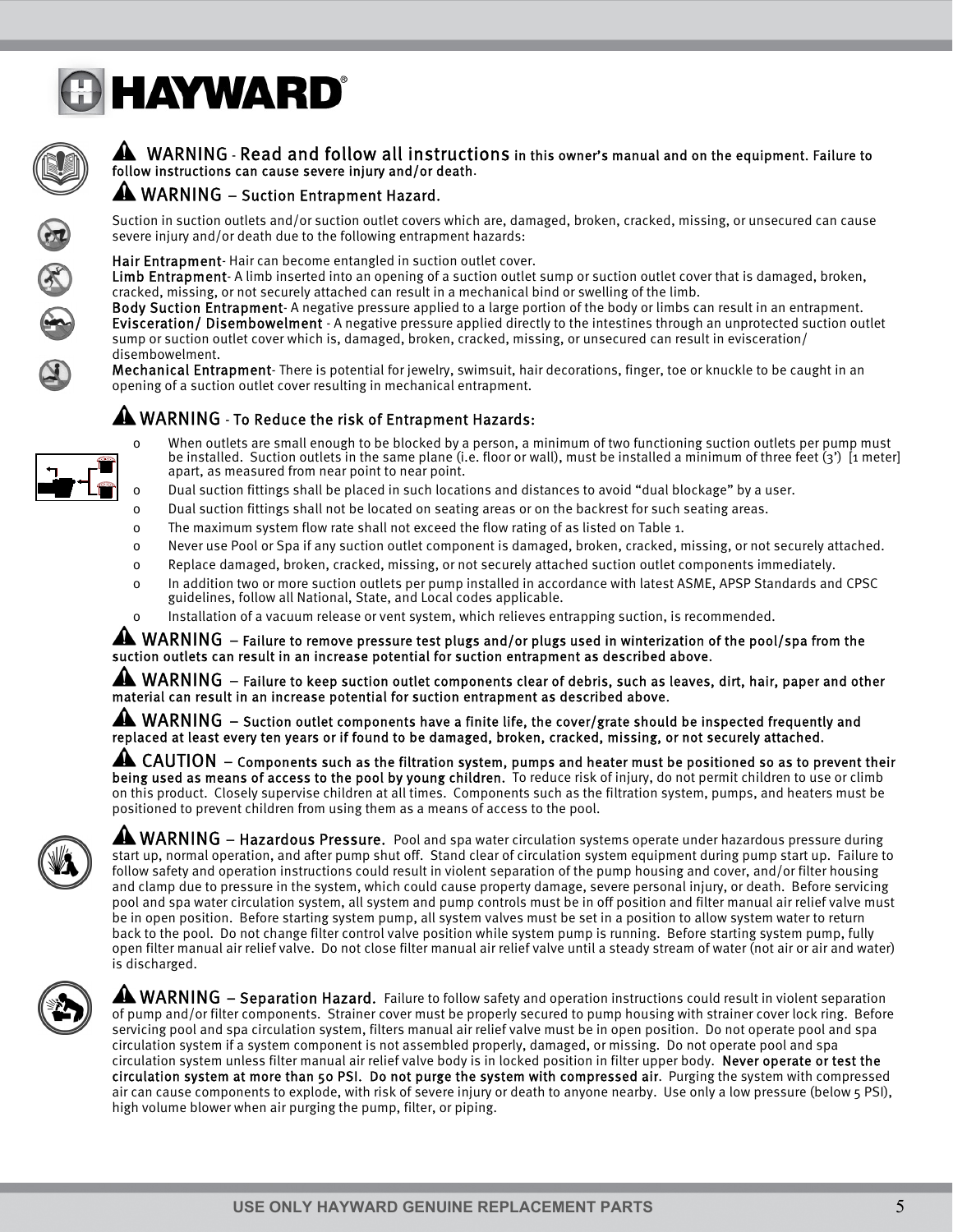# **GHAYWARD®**



**AL WARNING** – Risk of Electric Shock. All electrical wiring MUST be in conformance with applicable local codes, regulations, and the National Electric Code (NEC). Hazardous voltage can shock, burn, and cause death or serious property damage. To reduce the risk of electric shock, do NOT use an extension cord to connect unit to electric supply. Provide a properly located electrical receptacle. Before working on any electrical equipment, turn off power supply to the equipment. To reduce the risk of electric shock replace damaged wiring immediately. Locate conduit to prevent abuse from lawn mowers, hedge trimmers and other equipment. Do NOT ground to a gas supply line.

 $\blacktriangle$  WARNING – Risk of Electric Shock Failure to ground all electrical equipment can cause serious or fatal electrical shock hazard. Electrical ground all electrical equipment before connecting to electrical power supply.

 $\blacktriangle$  WARNING – Risk of Electric Shock Failure to bond all electrical equipment to pool structure will increase risk for electrocution and could result in injury or death. To reduce the risk of electric shock, see installation instructions and consult a professional electrician on how to bond all electrical equipment. Also, contact a licensed electrician for information on local electrical codes for bonding requirements.

Notes to electrician: Use a solid copper conductor, size 8 or larger. Run a continuous wire from external bonding lug to reinforcing rod or mesh. Connect a No. 8 AWG  $(8.4 \text{ mm}^2)$  [No. 6 AWG  $(13.3 \text{ mm}^2)$  for Canada] solid copper bonding wire to the pressure wire connector provided on the electrical equipment and to all metal parts of swimming pool, spa, or hot tub, and metal piping (except gas piping), and conduit within 5 ft. (1.5 m) of inside walls of swimming pool, spa, or hot tub.

IMPORTANT - Reference NEC codes for all wiring standards including, but not limited to, grounding, bonding and other general wiring procedures.

 $\blacktriangle$  WARNING – Risk of Electric Shock . The electrical equipment must be connected only to a supply circuit that is protected by a ground-fault circuit-interrupter (GFCI). Such a GFCI should be provided by the installer and should be tested on a routine basis. To test the GFCI, push the test button. The GFCI should interrupt power. Push reset button. Power should be restored. If the GFCI fails to operate in this manner, the GFCI is defective. If the GFCI interrupts power to the electrical equipment without the test button being pushed, a ground current is flowing, indicating the possibility of an electrical shock. Do not use this electrical equipment. Disconnect the electrical equipment and have the problem corrected by a qualified service representative before using.

 $\triangle$  CAUTION  $-$  HAYWARD® pumps are intended for use with permanently-installed pools and may be used with hot tubs and spas if so marked. Do not use with storable pools. A permanently-installed pool is constructed in or on the ground or in a building such that it cannot be readily disassembled for storage. A storable pool is constructed so that it is capable of being readily disassembled for storage and reassembled to its original integrity.

 $\blacktriangle$  WARNING – Risk of Hyperthermia. To avoid hyperthermia the following "Safety Rules for Hot Tubs" are recommended by the U.S. Consumer Product Safety Commission.

Spa or hot tub water temperatures should never exceed 104°F [40°C]. A temperature of 100°F [38°C] is considered safe for a healthy adult. Special caution is suggested for young children. Prolonged immersion in hot water can induce hyperthermia.

2. Drinking of alcoholic beverages before or during spa or hot tub use can cause drowsiness, which could lead to unconsciousness and subsequently result in drowning.

3. Pregnant women beware! Soaking in water above 100°F [38°C] can cause fetal damage during the first three months of pregnancy (resulting in the birth of a brain-damaged or deformed child). Pregnant women should adhere to the 100°F [38°C] maximum rule.

4. Before entering the spa or hot tub, users should check the water temperature with an accurate thermometer; spa or hot tub thermostats may err in regulating water temperatures by as much as  $4^{\circ}F (2.2^{\circ}C)$ .

5. Persons taking medications, which induce drowsiness, such as tranquilizers, antihistamines or anticoagulants, should not use spas or hot tubs.

6. If the pool/spa is used for therapy, it should be done with the advice of a physician. Always stir pool/ spa water before entering the pool/spa to mix in any hot surface layer of water that might exceed healthful temperature limits and cause injury. Do not tamper with controls, because scalding can result if safety controls are not in proper working order.

7. Persons with a medical history of heart disease, circulatory problems, diabetes or blood pressure problems should obtain a physicians advice before using spas or hot tubs.

8. Hyperthermia occurs when the internal temperature of the body reaches a level several degrees above normal body temperature of 98.6°F [37°C]. The symptoms of Hyperthermia include: drowsiness, lethargy, dizziness, fainting, and an increase in the internal temperature of the body.

#### The effects of Hyperthermia include:

#### 1. Unawareness of impending danger.<br>2. Failure to perceive heat

- Failure to perceive heat.
- 3. Failure to recognize the need to leave the spa.
- 4. Physical inability to exit the spa.
- 5. Fetal damage in pregnant women.<br>6. Unconsciousness resulting in dang
- Unconsciousness resulting in danger of drowning.

#### SAVE THESE INSTRUCTIONS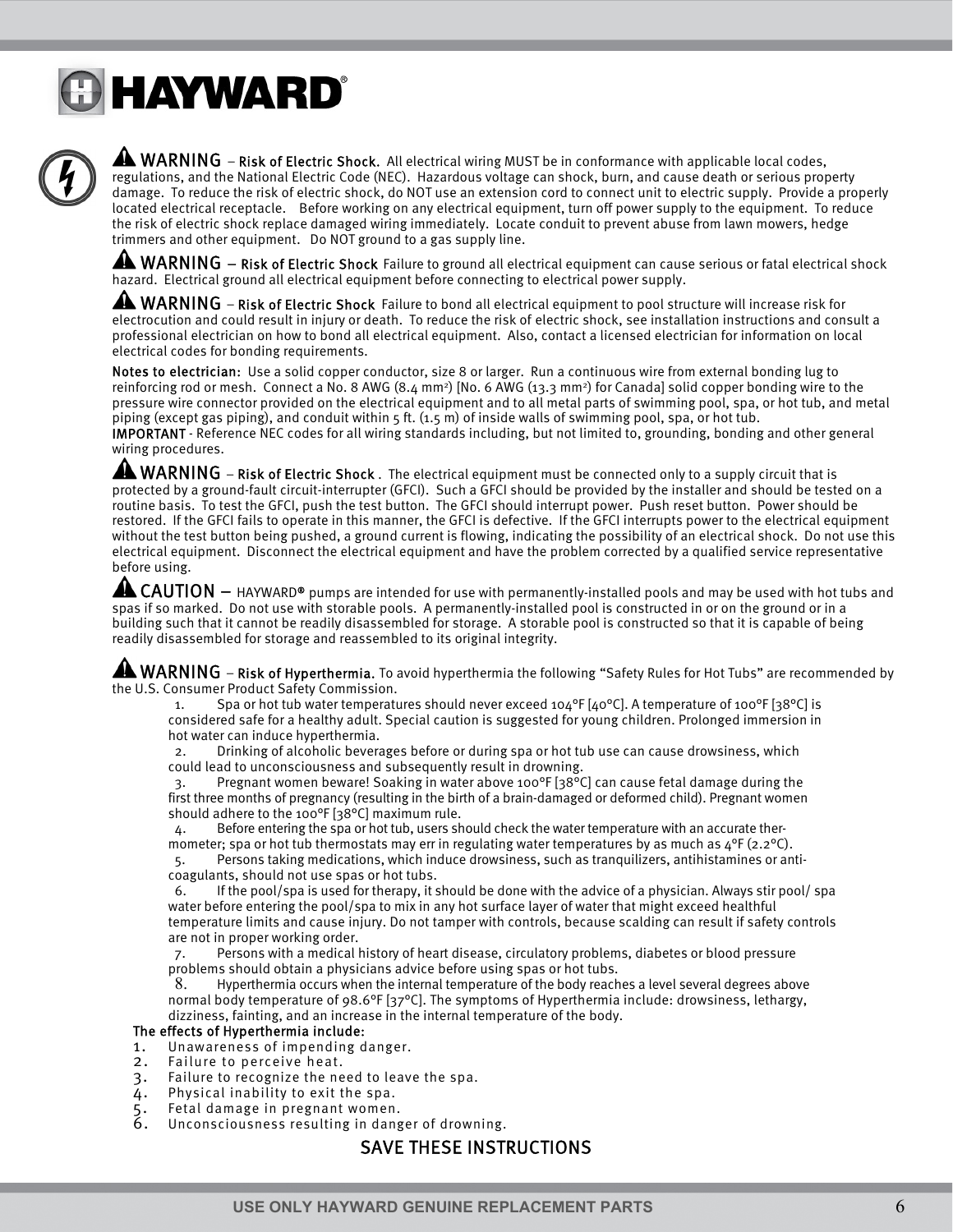

#### **SPARE PARTS**

| <b>REF NO.</b> | <b>PART NUMBER</b> | <b>DESCRIPTION</b>                                    | NO.<br><b>REQ'D</b> |
|----------------|--------------------|-------------------------------------------------------|---------------------|
| 1              | SPX0680BICL        | Cap, Insert, 4 Cover Screws, Nuts and<br>Cover gasket |                     |
| $\mathcal{P}$  | SPX1500NPAK4       | Cover screws and nut kit (4)                          |                     |
|                | SPXo68oTRF         | <b>UCL</b> transformer                                | 1 or 2              |
|                | SPXo683PAK         | Locknut, Washer & Strain Relief                       | 1 or 2              |
|                | SPX0683            | Gasket                                                |                     |